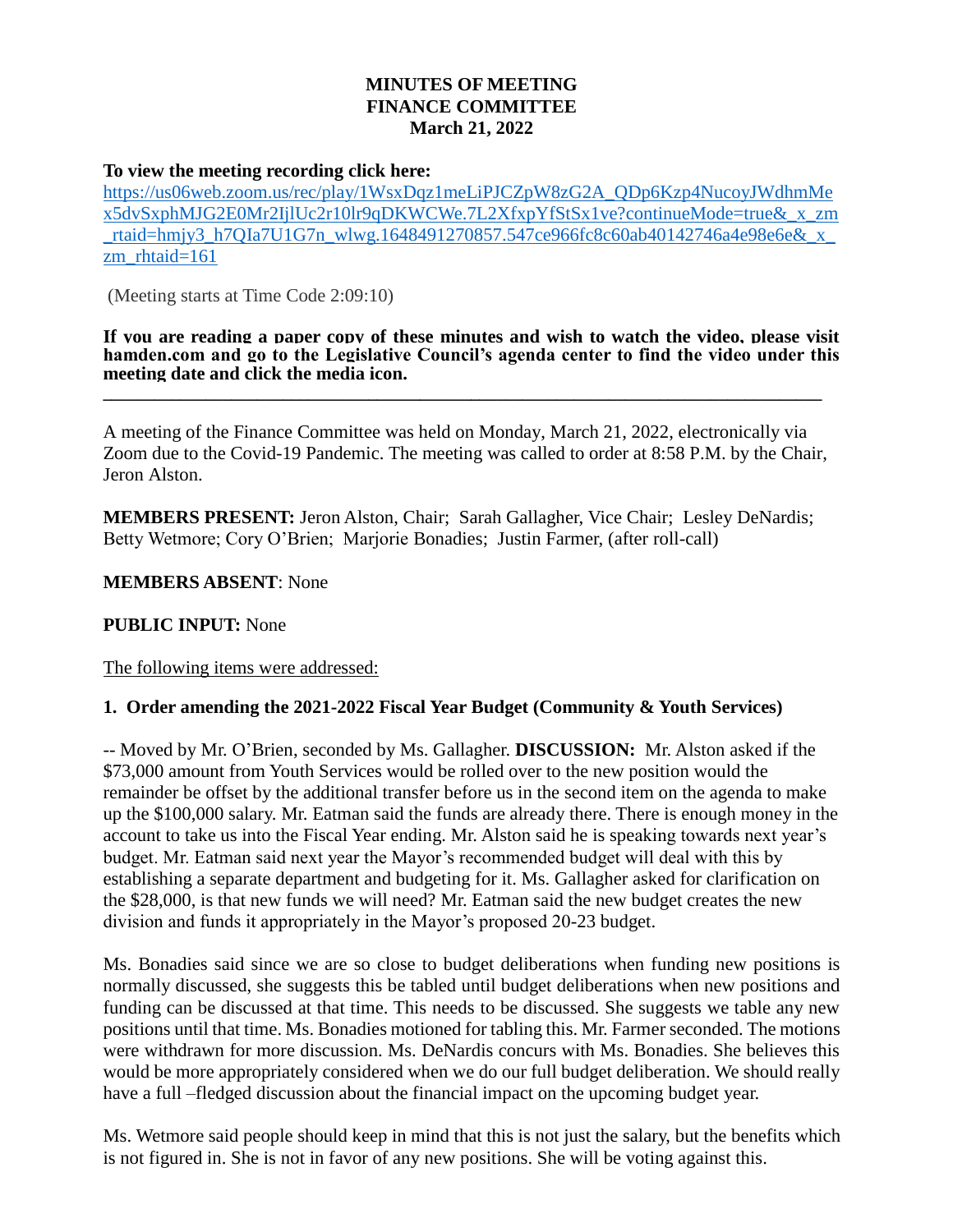Mr. O'Brien asked the Administration to explain the reason for this request. Mr. Grace said the reason the request is to fund the position now instead of waiting until the new fiscal year is because planning for our summer programming is taking place right now. The idea behind the position is putting all our programs for the community under one division where they can work together and make sure everyone in town is benefitting to the greatest extent possible from our programming. Mr. Alston asked how this planning would get done if this doesn't pass tonight. Mr. Grace said programming will look like it has in the past and we are looking to broaden it.

A roll call vote was taken and the item passed with 4 in favor (Alston) (Gallagher) (Farmer) (O'Brien) and 3 opposed (DeNardis) (Wetmore) (Bonadies)

# **2. Order amending the Fiscal Year Budget (Planning, Economic Development)**

-- Moved by Ms. Gallagher, seconded by Mr. Alston. DISCUSSION: Mr. Grace explained this is part of the same overall thing that was discussed with Item #1-moving what had been Arts and Marketing Manager to Economic Development, fine tuning some of the responsibilities focusing on digital media and marketing and moving it to a different department. It comes with a savings in salary from \$80,000 to \$65,000.

Mr. Alston asked if this has the same urgency as the previous item. Mr. Grace said they are tied together in the way we are working through the funding in this fiscal year.

Mr. O'Brien asked about the digital market and what value that adds and what the roles and responsibilities and actual output would be. Mr. Grace said somewhat similar to the current duties, the digital marketing being done now, just moving it to s different department. Mr. O'Brien said he was not familiar with the digital marketing being used. Mr. Grace said a couple of recent examples of the digital marketing are the recruitment efforts of the Police and Fire Departments- the graphic design work is done by the person in this position now.

Mr. Farmer will vote for it to come out of committee but he is not convinced.

Ms. Bonadies asked for further clarification of the two positions discussed (Item #1 and #2) and their duties, salaries and changes to the positions. She appreciates the \$5,000 savings and would like to see this reorganization work and see the results. She would like to see the savings – a flow sheet of the savings provided.

Ms. DeNardis would like to see this moved out of committee so she will be voting for it, but she is unclear what the overarching purpose of the position is and the role it plays in the overall mission of the town and what performance outcomes are expected. She would like to understand what this reorganization is going to create and what the driving purpose behind it is. She would like to see it discussed in the context of the overall budget deliberations.

Mr. Farmer would like to see the Administration better articulate the vision they have for these two departments.

Ms. Gallagher agrees with Ms. DeNardis about measurable outcomes. She will vote to move it forward to have more discussion, but there is a lot being discussed here- digital media, arts, human services, summer programming, so she would love to see the measurable outcomes toward what we are trying to achieve across that portfolio.

A vote was taken the item passed with 2 abstentions (Wetmore) (Bonadies)